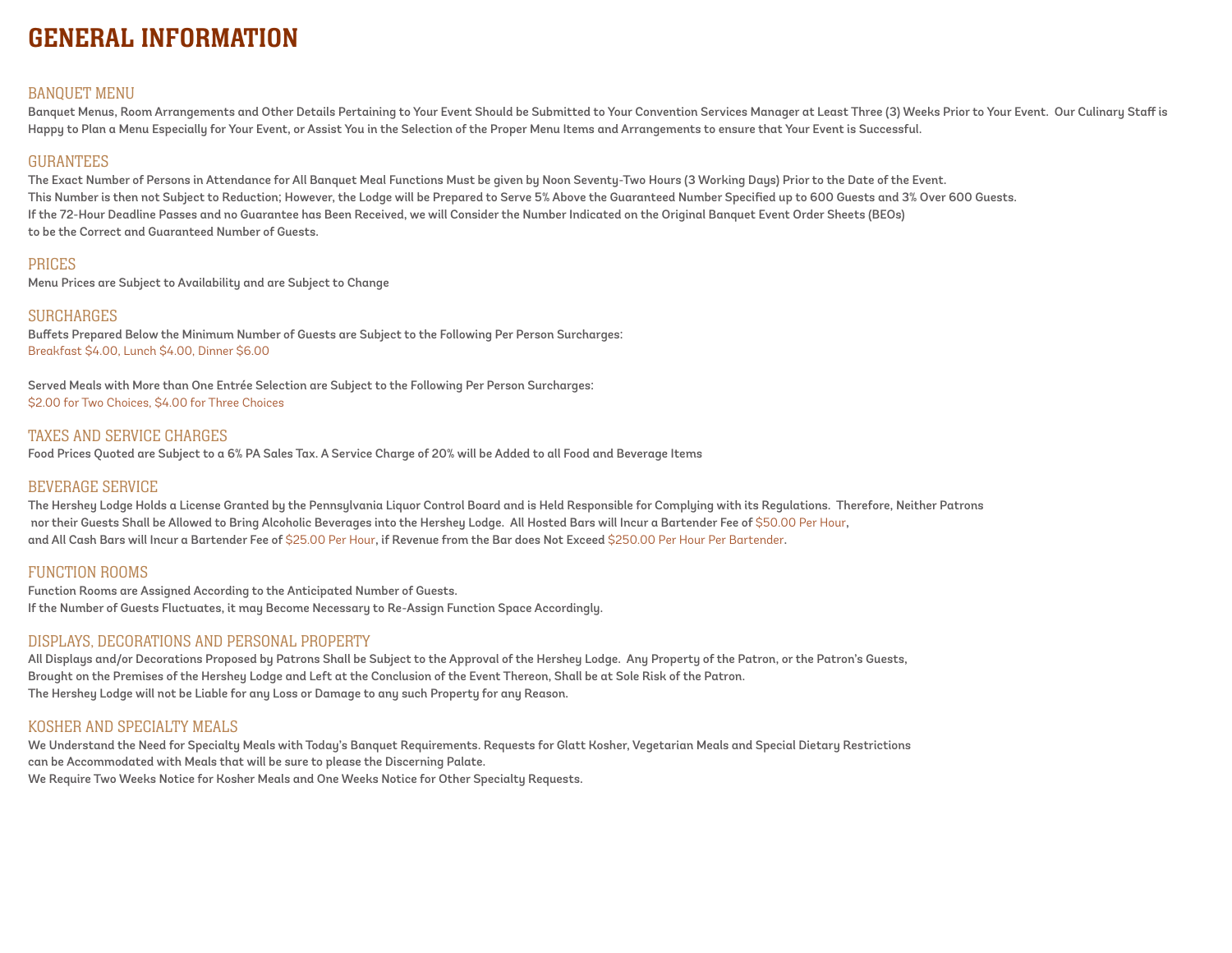# CASH BARS/TICKET BARS

Cash Bar Price Inclusive of 20% Service Charge.

| Domestic Beer             | \$6    |
|---------------------------|--------|
| <b>Imported Beer</b>      | \$6.50 |
| <b>Craft Beer</b>         | \$6.50 |
| Wine by the Glass         | \$8    |
| Martinis                  | \$12   |
| Soft Drinks/Bottled Water | \$3.25 |
|                           |        |

## SINGLE LIQUOR DRINKS

| Name     | \$8 |
|----------|-----|
| Prestige | \$9 |
|          |     |

## DOUBLE LIQUOR DRINKS

| Name     | \$16 |
|----------|------|
| Prestige | \$18 |

A charge of \$25 per hour/per bartender will be levied if r<sup>e</sup>venu<sup>e</sup> <sup>f</sup>ails to exceed \$250 per hour/per bartender.

# HOSTED BARS

## **PRICED ON CONSUMPTION**

| Domestic Beer                            | \$5        |
|------------------------------------------|------------|
| House Wines by the Glass                 | \$7        |
| <b>Craft Beer</b>                        | \$5.50     |
| Domestic Beer % Keq                      | \$300      |
| <b>Imported Beer</b>                     | \$5.50     |
| Craft Imported Beer % Keq                | \$375      |
| SINGLE LIQUOR DRINKS<br>Name<br>Prestige | \$7<br>\$8 |

# DOUBLE LIQUOR DRINKS

| Name     | \$13 |
|----------|------|
| Prestige | \$15 |

# HOURLY HOST BARS

## **PRICED PER PERSON/PER HOUR**

## FIRST HOUR

| Name<br>Prestige<br>Cordial                       | \$13<br>\$14<br>\$15 |
|---------------------------------------------------|----------------------|
| <b>SECOND HOUR</b><br>Name<br>Prestige<br>Cordial | \$11<br>\$12<br>\$13 |
| <b>ADDITIONAL HOURS</b><br>Name<br>Prestige       | \$9<br>\$10          |

Tableside Cordial Service is Available (Maximum of 150 Guests). A charge of \$50 per hour/per bartender will be levied if r<sup>e</sup>venu<sup>e</sup> <sup>f</sup>ails to exceed \$250 per hour/per bartender.

Cordial \$ 11

## OFFSITE CATERING

| <b>Bartender Charges per hour</b> | \$50 per hour |
|-----------------------------------|---------------|
| <b>HOSPITALITY SUITES</b>         |               |
| Bartender Charges per hour        | \$25 per hour |
| Liquors per bottle:               |               |
| Name                              | \$95          |
| Prestige                          | \$105         |
| Cordial                           | \$115         |

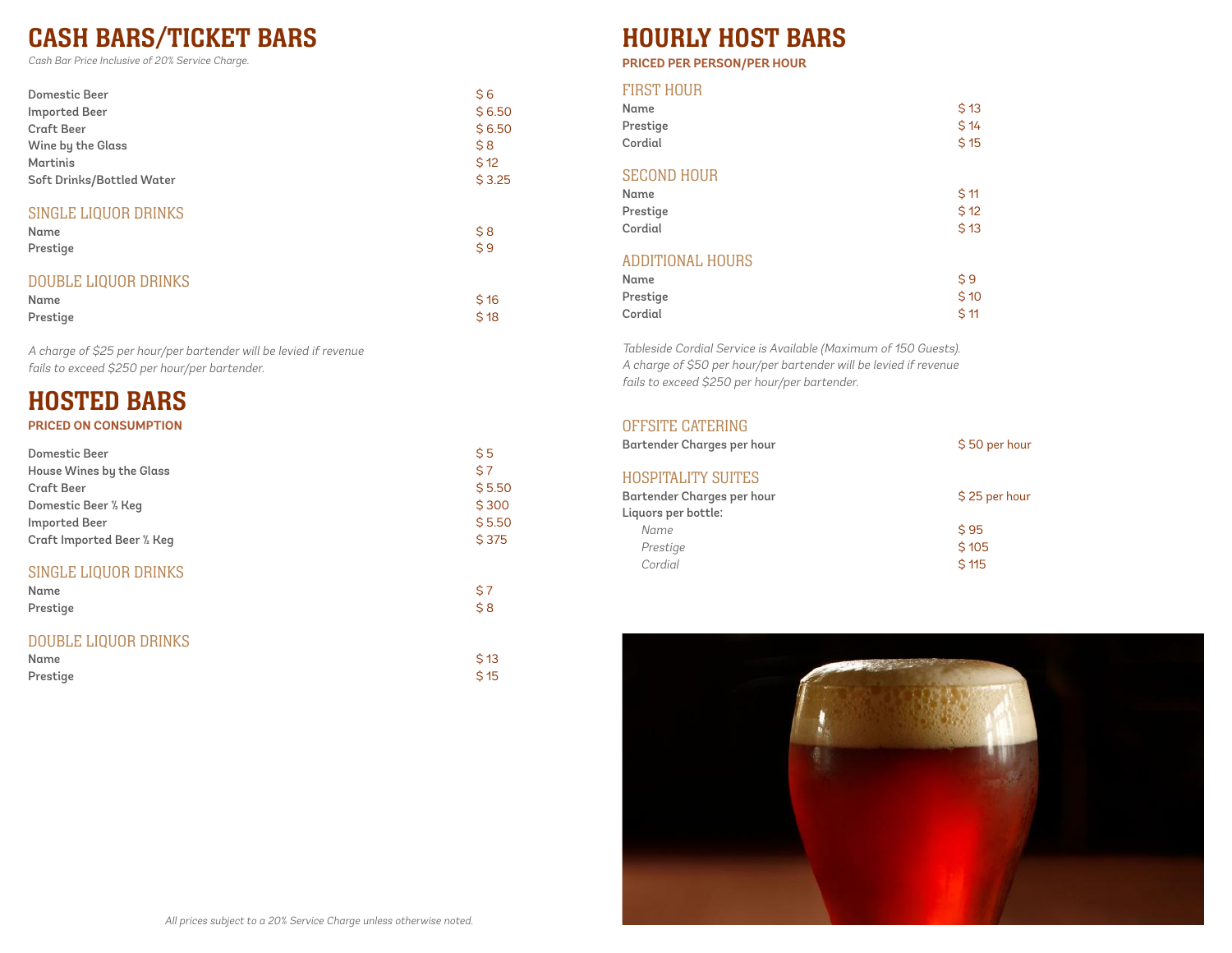# WINE LIST

Our B<sup>e</sup>verage Manager is av<sup>a</sup>ilable to assist you with selecting th<sup>e</sup> Appropriate Wines to complement your Dining Experience.

## TIER ONE TIER TWO

Cabernet Sauvignon Cabernet Sauvignon Dark Horse William Hill Merlot Merlot Fox Brook Columbia Winery Chardonnay Chardonnay Quail Cree<sup>k</sup> CK Mondavi Pinot Grigio **Pinot Grigio**  C<sup>a</sup> 'Donini Zenato White Zinfandel Pinot Noir Sparkling Wine Malbec

### Hosted Bar Prices Hosted Bar Prices

Glass  $$7$  Glass  $$9$ Cash Bar Prices Cash Bar Prices

Beringer **Picket Fence Russian River** Domaine Ste. Michelle Communication of Dona Paula

 $Bottle$   $$24$   $Bottle$   $$28$ Glass  $\angle$  \$ 8 Glass  $\angle$  11.50

Advanced Notice will be Required in Order to Ensure Availability of Special Orders. All Wines Subject to Availability.

For Wines not Listed, please speak to your Convention Services Manager in regards to Pric<sup>e</sup> <sup>a</sup>nd Policy.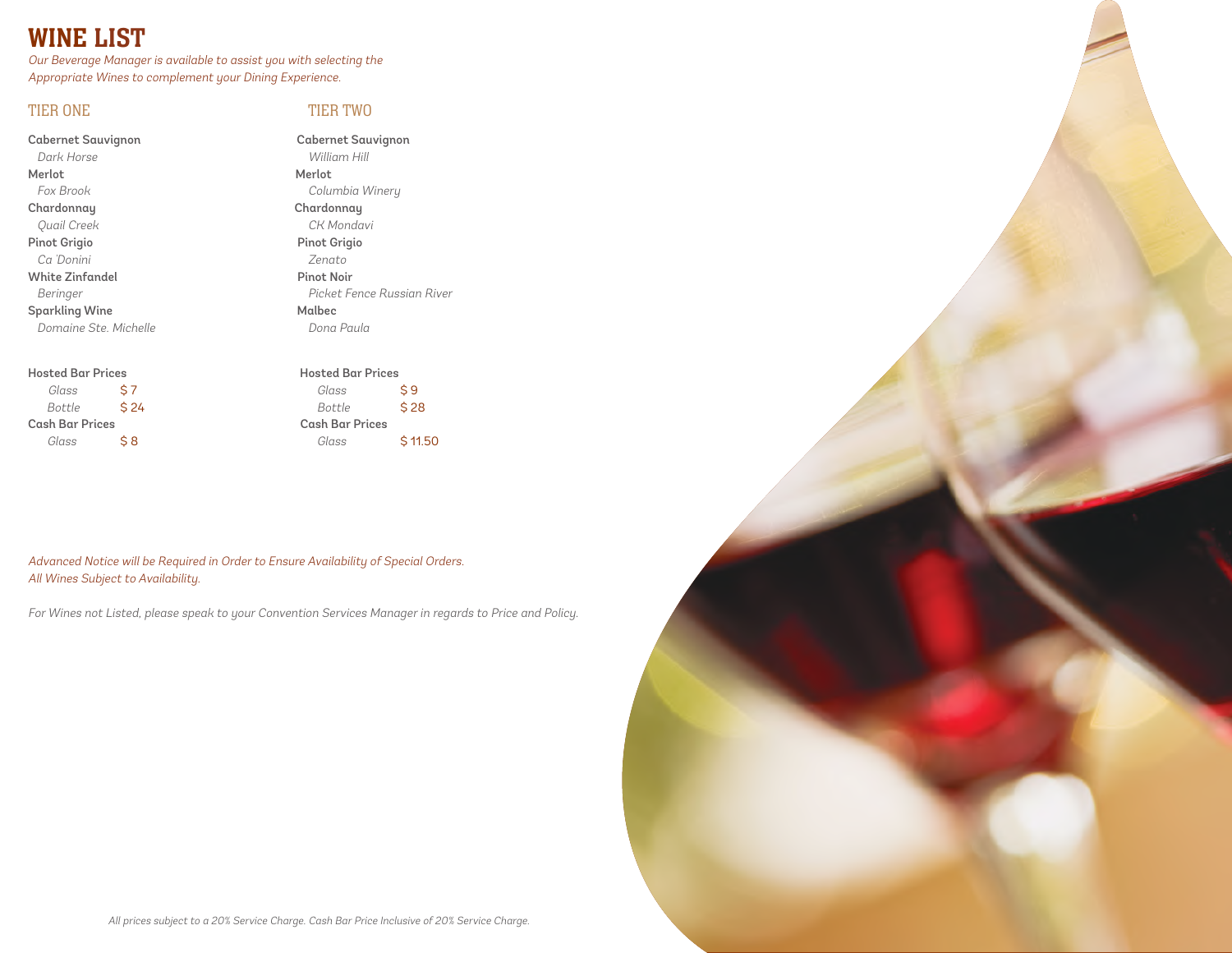# SPECIALTY PUNCHES

### **SELECTIONS ARE PRICED PER GALLON AND SERVE 20 GUESTS**

# SPECIALTY BEVERAGE SERVICES

All services can be Ordered for Individual Events or as an Enhancement to a Cash or Open Bar.

| <b>Amaretto Sweet-Sour Punch</b>              | \$65 per gallon |                                                                               |                       |
|-----------------------------------------------|-----------------|-------------------------------------------------------------------------------|-----------------------|
| Amaretto, Midori Melon Liqueur                |                 | Martini Ice Bar                                                               | Priced on consumption |
| Pineapple Juice, Sweet and Sour Mix           |                 | Features Flavored Vodkas and Premium Gins                                     |                       |
| <b>Fruity Fuzzy Navel Punch</b>               | \$65 per gallon | Poured Through a Custom Ice Sculpture                                         |                       |
| Peach Schnapps, Vodka, Orange Juice           |                 | \$450                                                                         |                       |
| Strawberry Daiquiri Mix                       |                 | <b>Bloody Mary Bar</b>                                                        | Priced on consumption |
| Piña Colada Punch                             | \$65 per gallon | Selection of Premium Vodka, House-made                                        |                       |
| Light Rum, Pineapple Juice, Crème of Coconut  |                 | Bloody Mary Mix and Traditional Garnishes                                     |                       |
| Fresh Cream                                   |                 | Coffee and Cordials Bar                                                       | Priced on consumption |
| Florida Sunshine Punch                        | \$75 per gallon | Freshly Brewed Cocoa Beanery Coffee, Decaffeinated Coffee, Flavored Coffees   |                       |
| Orange Vodka, Orange Liqueur, Pineapple Juice |                 | International Teas, Shaved Chocolate, Dried Orange Rind                       |                       |
| Orange Juice, Club Soda                       |                 | Chocolate Covered Coffee Beans, Cinnamon Sugar, Whipped Cream                 |                       |
| <b>Red Velvet Punch</b>                       | \$65 per gallon | Torani Syrups, Almonds, Chocolate Peppermint Stirs                            |                       |
| Southern Comfort, Sloe Gin, Cranberry Juice   |                 | Featuring a Wide Array of Specialty Cordials                                  |                       |
| Orange Juice, Club Soda                       |                 | Island Rum Bar                                                                | Priced on consumption |
| <b>Champagne Punch</b>                        | \$65 per gallon | Selection of White Rum, Añejo, Dark Rum & Flavored Rums with                  |                       |
| Champagne, Peach Schnapps                     |                 | Appropriate Mixers to create Mojitos, Cuba Libres, Daiguiris and Piña Coladas |                       |
| Sierra Mist. Club Soda                        |                 |                                                                               |                       |
| Sangría Punch                                 | \$65 per gallon |                                                                               |                       |
| Red Wine, Brandy, Club Soda, Fresh Cut Mint   |                 |                                                                               |                       |
| <b>Tropical Fruit Punch</b>                   | \$30 per gallon |                                                                               |                       |
| (Non-alcoholic)                               |                 |                                                                               |                       |
| <b>Sherbet Punch</b>                          | \$35 per gallon |                                                                               |                       |
| (Non-alcoholic)                               |                 |                                                                               |                       |
|                                               |                 |                                                                               |                       |